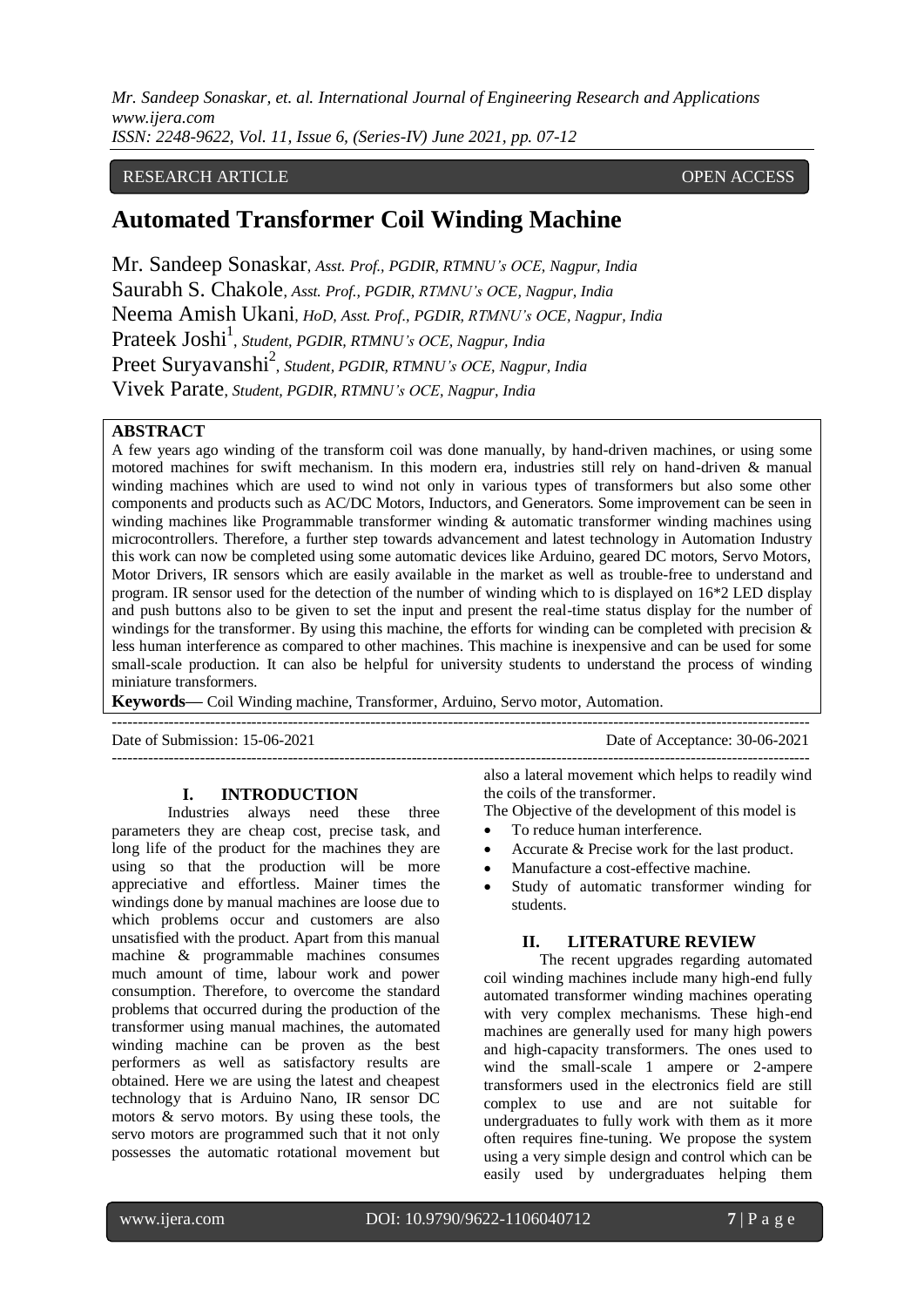*Mr. Sandeep Sonaskar, et. al. International Journal of Engineering Research and Applications www.ijera.com*

*ISSN: 2248-9622, Vol. 11, Issue 6, (Series-IV) June 2021, pp. 07-12*

understanding the manufacturing process and various terms are taken into consideration while making a transformer and, they can work with the system as well. Our system was previously presented by some of the authors in recent years, the survey resulted in knowing more about working as well as drawbacks of the existing systems. The first system [1] used the two stepper motors, one for lateral and one for the rotational movement and the calculation of the step was used to measure the rotations of the bobbin for which complex programming was required. The second system [2] simplified the complexity by using two geared dc motors instead of stepper motors but the accuracy was hindered because the wire wound on the bobbin may get overlapped too often which may result in uneven after results. The third system [3] used the threaded shaft mechanism for lateral movement and also tried to simplify the user interface using Bluetooth connectivity and a controlling system using a phone, the use of CNC shield V3.0 makes it moderately complex compared to other systems. The fourth system [4] used the comparatively simpler system with two dc motors and improved the power handling of the system by connecting the system with SMPS. They also used the aftermarket readymade keypad for user interface and programmed using Arduino Uno. The main thing about all the above paper is the use of the dc or stepper motor for lateral movement which made it compulsive for them to use the threaded shaft mechanism, depending on its quality and costeffectiveness it may require regular maintenance and all of the four systems were focused for industry purpose. Our proposed system uses a speedcontrolled servo which is restricted to move in an arc for the lateral movement and as it is placed between wire bundle and bobbin, it provides an additional benefit of overall wire tension control for the system. The system works pretty accurately while maintaining productivity and by avoiding the stepper motor, the calculations that are used for step count reduced our programming complexity as it is replaced by the simple object detector which counts the number of rotations made by the dc motor.

# **III. METHODOLOGY**

In the Block diagram given above, the liquid crystal display with 16\*2 pixels i.e., 16 columns and 2 rows of pixels. The LCD is used to display the real-time status of the number of turns made on the bobbin will be displayed on the LCD. The inputs from the



**Figure 1: Block diagram of a system for automated transformer coil winding**

keypad or switch buttons while selecting the number of turns to be wound are also displayed. The object detector is used here to count the number of turns made by the dc motor. Here, the object detector includes an IR led and a photodiode so that it will measure the number of turns made by the shaft of the dc motor.

The 5V relay module is used to control the dc motor via Arduino, another motor is the servo motor which is directly connected with the Arduino Nano. Two types of movements are required to wound the wires to the bobbin, first rotational movement, and second lateral movement. The rotational movement controls the number of turns to be wound and the lateral movement is used to cover the overall woundable size of the bobbin. Here, instead of using the threaded shaft, we have used the servo motor to control the area covered in the winding process. So, the servo motor is used within the previously decided range which is finalized using trial and error.

As seen in the flow chart from figure 2 the user provides the input (i.e., the numbers of turns to wound on the bobbin) to the Arduino then, the selected number of turns as well as relative information will be displayed on the lcd display. According to the input from keyboard, the Arduino will activate the dc motor for rotational movement via 5V relay module, and drive the servo in arc fashion to provide a sort of lateral movement which will allow wire to spread uniformly over the bobbin.



**Figure 2: The overall presentation of a system**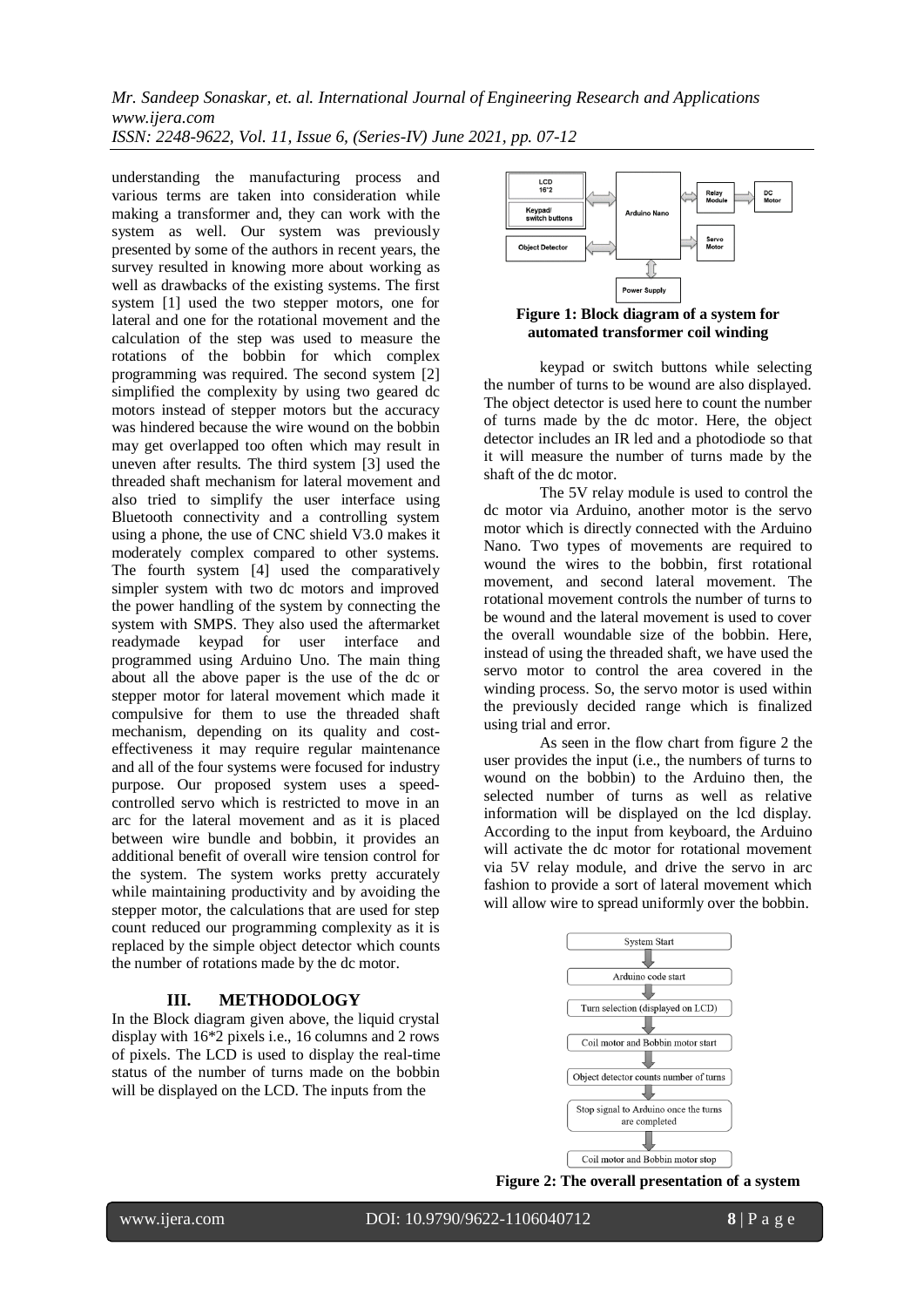The object detector will detect the number of rotations made by the dc motor and thus provide the feedback to the Arduino. The lcd will display the progress of the machine in real time, and when the wounding is done it will update the status. The Onboard green and red led lights will state whether the system is busy or ideal. The user can interfere the system at any time just by pressing the button from the keypad which will result in system halt.

## **IV. REQUIREMENTS**

A. Hardware Requirements

#### *1) Arduino Nano:*

It is a complete, breadboard-friendly, and small board based on ATmega328 (i.e., Arduino Nano 3.x), which has moreover the same functionality of Arduino Duemilanove without a DC power jack and connects to the computer using a Mini-B USB cable rather than the standard one.



#### **Figure 3: Arduino Nano**

Arduino nano comes with an ATmega328 microcontroller based on AVR architecture which operates on 5 Volts (DC). Its peripherals include the flash memory of 32KB out of which 2 KB is used by bootloader, an SRAM of 2KB, the clock frequency of 16MHz, and an EEPROM of 1KB. Nano has 8 analog input pins and 22 digital input/output pins out of which 6 are PWM (Pulse Width Modulation) pins. Arduino nano working with an input voltage of 7-12V, gives 40mA of current through its input/output pins.

#### *2) Servo Motor:*

The Tower Pro SG-90 operates at a typical 5V producing a torque of 2.5kg/cm with an operating speed of 0.1s/60°. Servo motor uses plastic gears, provides the rotation of  $0^\circ$ -180 $^\circ$ , weighs approximately 9gm, and comes with additional gear horns and screws.



**Figure 4: Servo Motor**

The servo motor has three wires priorly connected to it which helps with interfacing with different microcontrollers [6]. Usually, the colour pattern of these wires is the same, Brown is the ground wire connected to the ground of the system, Red powers the motor and needs typical  $+5V$ , Orange is the PWM signal is given through this wire to drive the motor.

## *3) The Relay Module:*

The single channel relay module is an electromechanical device that uses current to open or close the common terminal of a switch, it also includes the components that acts as indicators to show status of the module.



**Figure 5: The Relay Module**

The relay module works on the supply voltage of .375V to 6V, while in active state the relay works on 70mA. The relay can handle maximum contact voltage of 250VAC or<br>30VDC.The Relay Module includes the 30VDC.The Relay Module includes the components, 5V relay, Transistor, Diode, LEDs, Resistors, etc. For this project, the Relay as a switch to control the dc motor in normally open configuration.

#### *4) LCD 16\*2:*

A liquid-crystal display (LCD) is a flat-panel display or another electronically modulated optical device that uses the light-modulating properties of liquid crystals. Liquid crystals do not emit light directly, instead of using a backlight or reflector to produce images in colour or monochrome. LCDs are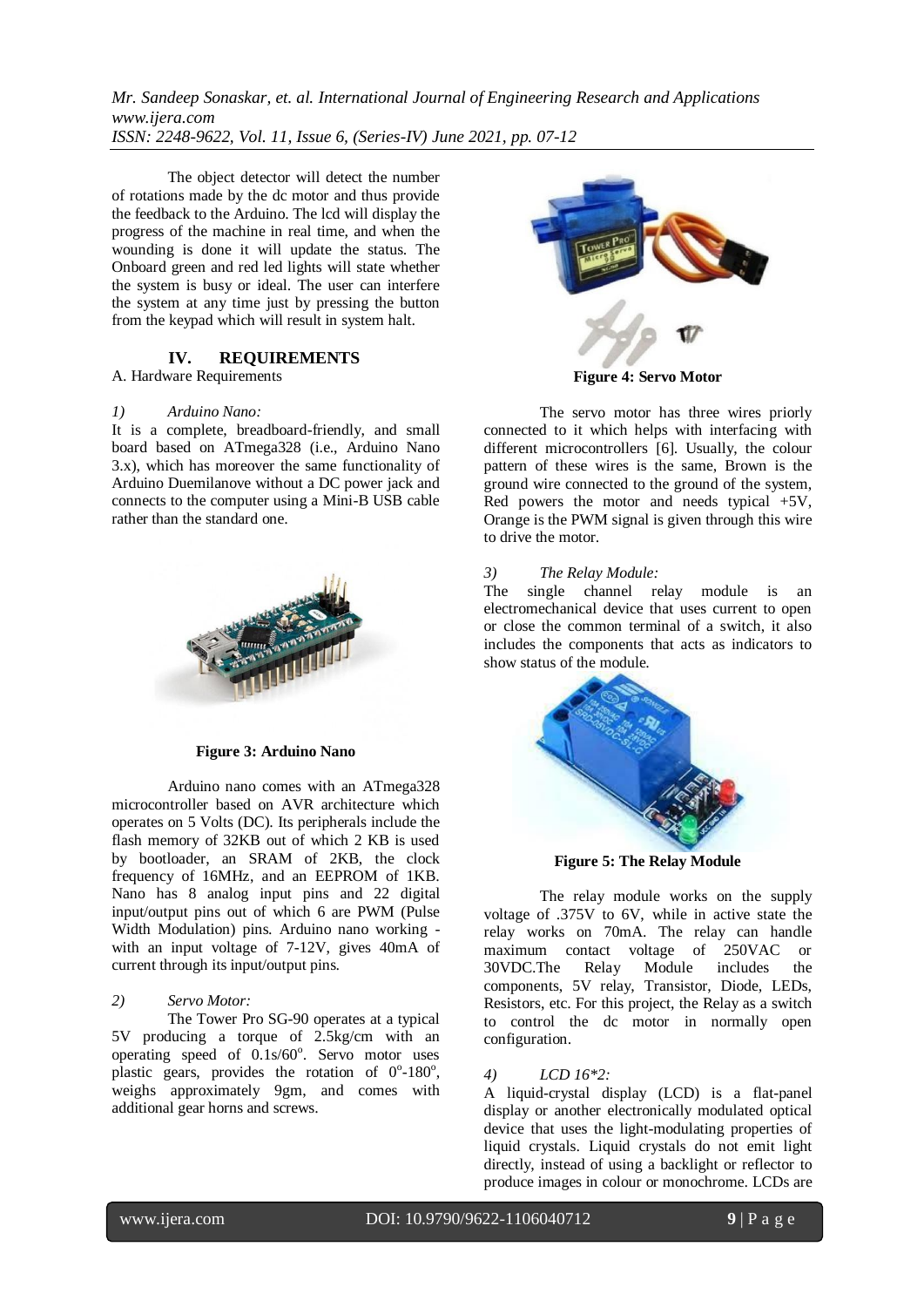available to display arbitrary images (as in a general-purpose computer display) or fixed images with low information content, which can be displayed or hidden, such as preset words, digits, and 7-segment displays, as in a digital clock



**Figure 6: LCD Display 16\*2**

LCD 16\*2 works with an operating voltage of 4.7V to 5.3V and consumes 1mA without a backlight. Here each character is built by a 5\* 8 pixel box, LCD can work on both 8-bit and 4-bit mode also, it is capable of displaying any custom generated characters and is available in green and blue backlight.

## 5) I2C adapter:

I2C module is used to convert parallel data from lcd to serial form so that less number of pins would be needed to interface the lcd. The module also includes the contrast adjustment potentiometer to control contrast of the lcd display.



**Figure 7: I2C Adapter for LCD**

The operating voltage for I2C module is 5V, it provides the Serial I2C control of LCD display via PCF8574, the I2C module is compatible for 16\*2 LCD, the data realization only 2 data pins would be used.

## *6) IR Module (object detector):*

IR module includes an IR transmitter and a photodiode receiver. IR light has a wavelength of 700nm-1mm which is much higher than the visible light range. IR LEDs emits light at an angle of approx. 20-60 degree and ranges from few centimetres to several feet, depending on the manufacturer.



**Figure 7: IR Module (object detector)**

The IR module also includes onboard LM358 OP-Amp which is used as a voltage comparator and the output of the comparator is sent to the output terminal. The module operates at 5V dc and input/output pins are compliant with 3.3V and 5V, it has a range of up to 20cm including an adjustable sensing range that works on a 20mA supply current.

### *7) Geared DC motor:*

Gear motors are a mix of a regular dc motor and a servo motor and they can be moved bidirectionally (one step at a time), positioned accurately, but can also provide continuous rotation. As the aim of our project is to minimize the scale and cost of the system, the dc motor is advantageous over the stepper motor as it's easy to control, program, and also cost-effective.



**Figure 8: Geared DC Motor**

*8) Button switch for keypad:*

Instead of using the ready-made keypad from the market, we chose to use our keypad made from these push-button switches which work on tactile feedback with a power rating of a maximum 50A 24V dc. It has an operating force of 2.55 N (0.69 variable), contact resistance of 100mOhms, and an operating temperature range of  $-20^{\circ}$ C to  $+70^{\circ}$ C.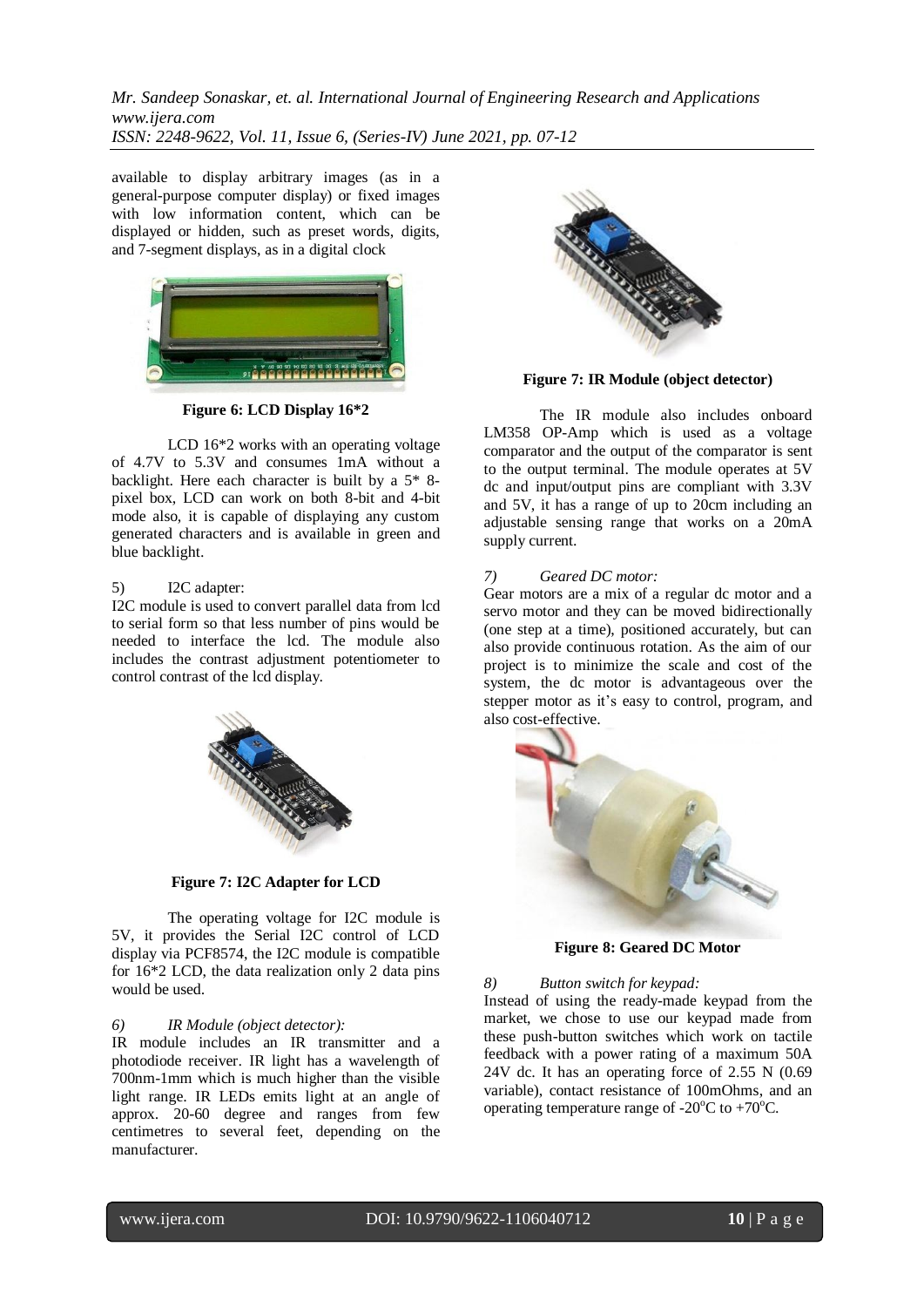

**Figure 9: Pushbutton Switch**

#### *9) Potentiometer:*

The potentiometer is a 3 terminal variable resistor where the resistance is manually varied to control current. The two types of general potentiometers are rotary potentiometer and linear potentiometer



**Figure 10: Potentiometer**

Potentiometer shown above has uniform resistance placed in semi-circular pattern placed between two terminals. The middle terminal is connected to rotary knob via sliding contact. Rotating the knob results in movement of sliding contact on resistance.

#### B. Software Requirements

#### *1.) Arduino IDE:*

Arduino Integrated Development Environment (IDE) written in function from  $C_{++}$  and C is a crossplatform application, which is used to write and upload programs to different kinds of microcontroller-based Arduino boards.

The usage of the software results in easier programming complexity and its simplicity makes it easier to control the servo motor with modified speed constraint and restricted arc movement suitable for the system which is selected and finalized with the trials and errors procedure while programming the system.



**Figure 10: The designed setup of the machine**

As seen in the figure above the servo is placed in between the wire bundle and the bobbin. The green slate on the bobbin represents the area only on which the wire is wounded. The two wires (pink and violate) between the bobbin and the servo show the maximum and the minimum threshold on which wire is wounded. The servo motor is configured to run at a slower speed by moving the shaft of the servo motor degree by degree while adding the delay in between, this allows slower movement of the servo shaft resulting in proper spreading of the wire on the bobbin. Also, during the entire duration of the winding process, the green led is maintained on as well as the overall status of the system is displayed on the LCD.

In this way, the use of threaded shaft is avoided and the frequency of maintenance is also reduced without affecting the overall outcome of the system as well as improved system cost requirements. The system maintains precision and reduced human interference required also, the system is perfect for students to use and experiment to build different kinds of transformers and analyse them.

# **VI. CONCLUSION**

Having examined the previous coil winding models a conclusion can be sorted that the preceding machines do not have such quality precision, had high maintenance, and extreme human interference. To overcome these problems, some upgrade versions were also made so that the parameters such as cost and human interference to be reduced to make it automatic but did not have the perfect precision for the number of coils and tightness during the procedure.

Therefore, for such precision and equal distribution over the area of the bobbin with